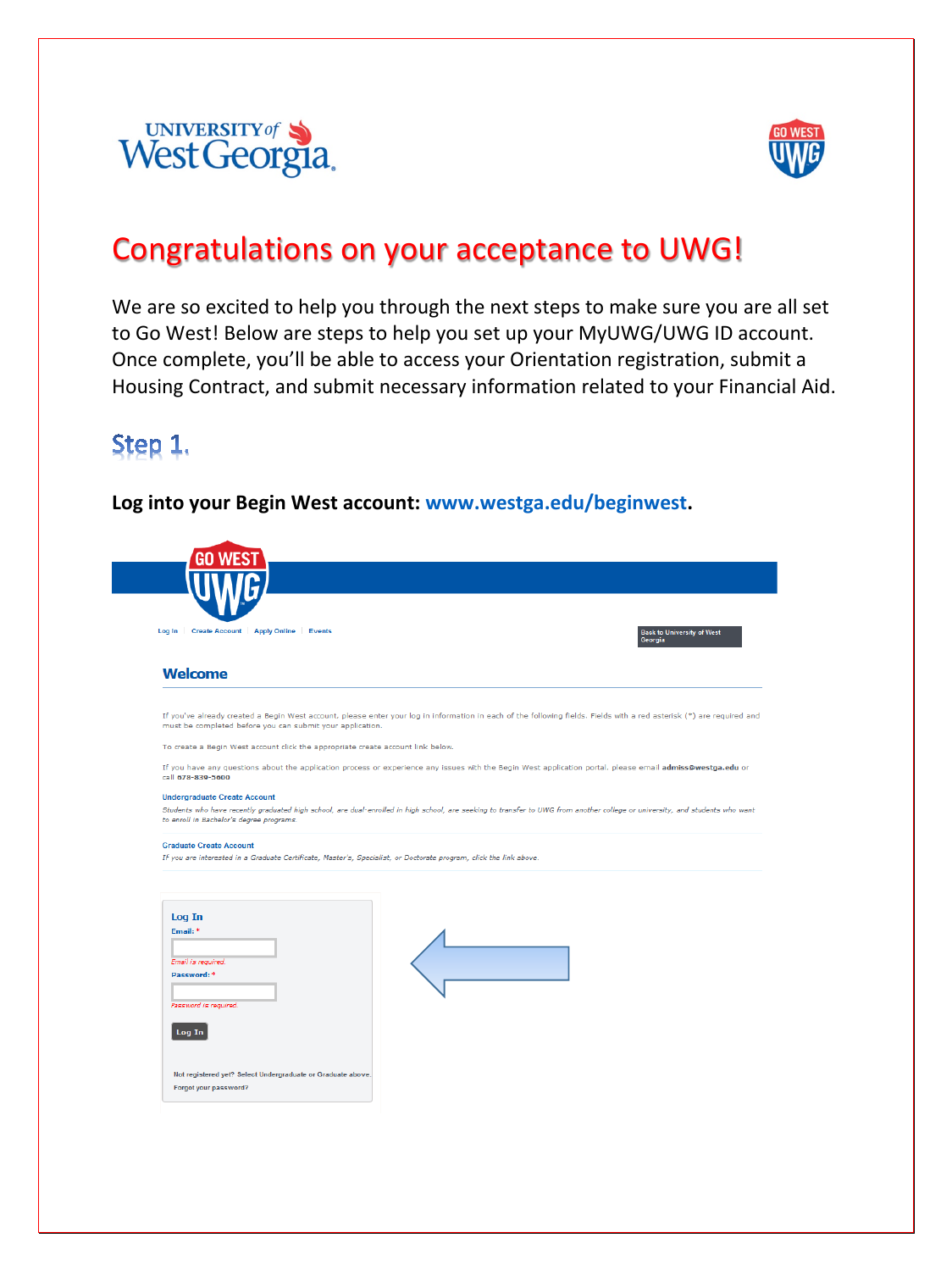## **.**

**Click on the banner that says "You're Accepted!"**



## Step 3.

**You will see 'Congratulations, You've Been Admitted West!' and your personal myUWG login details.** 

- If you've previously successfully completed myUWG account creation you can click "Login to myUWG" below the login information.
- If you have **not** successfully created your myUWG account, click the "Register Account" button **and** note the information on THIS page, it will be required to create your account)

# **Congratulations!**

### **You've been admitted West!**

Thank you for using the Begin West application! Please follow the steps below to access myUWG.

Logging in for the first time? Please note your login information and follow the steps below. Your myUWG login is: **testi1** Your myUWG password is: The last 2 digits of your birth year plus the last 4 digits of your SSN. Ex Wolfie was born in 1997, and his social security number is 555-55-1906. Wolfie's password is 971906. 1. Use the username and password information above to Register your Account (First-time Login) or Login 2. After logging in for the first time, you'll be asked to change your password and setup your security questions 3. Once you've registered your ID, you will be able to login using your username and new password to myUWG to access your UWG Email and complete your next steps: Orientation, Housing, and Financial Aid. > <mark>Register Account<br>> Login to myUWG</mark>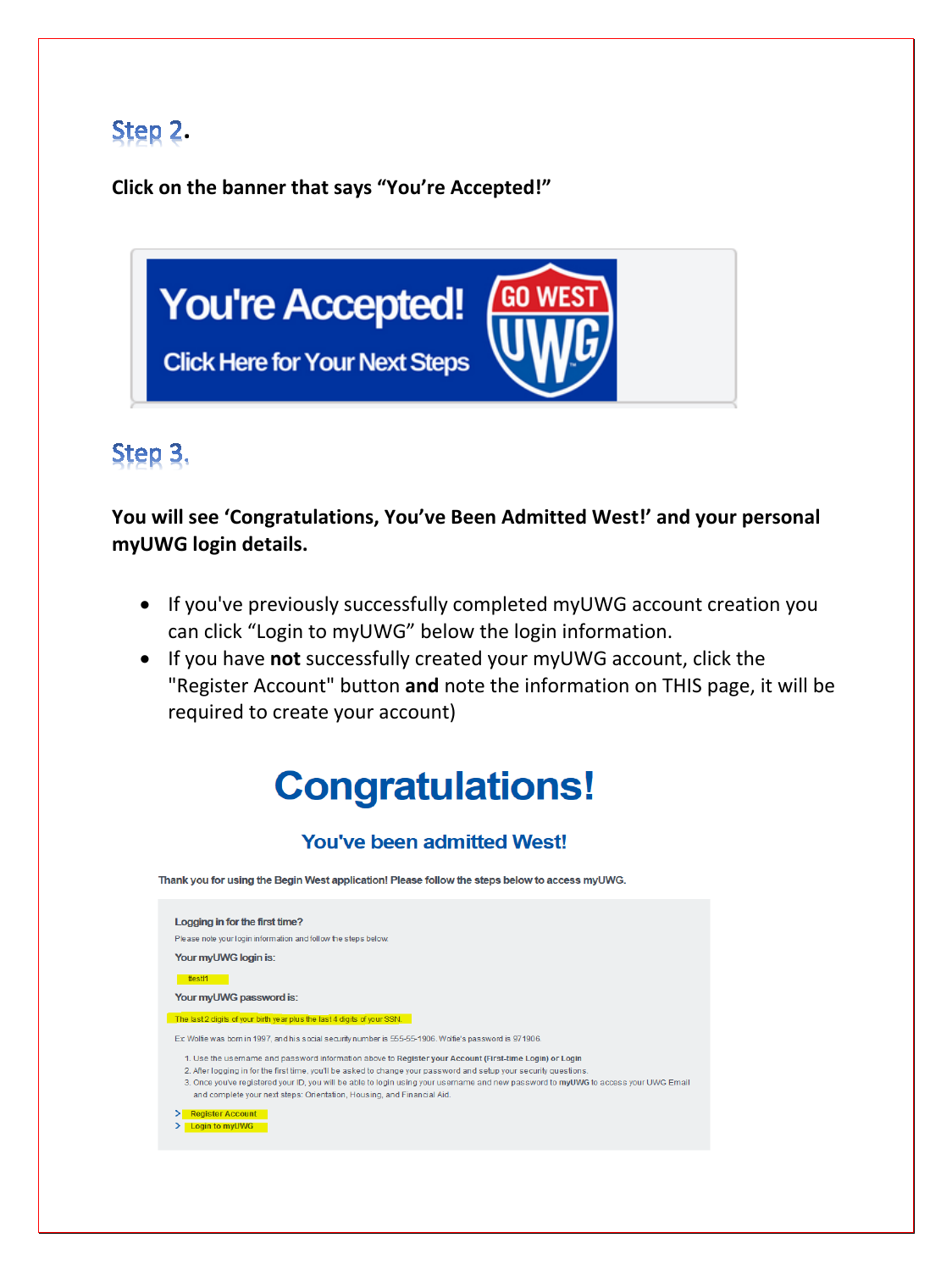#### What is myUWG

Congratulations! Your myUWG account is your official university student account. Your myUWG account will be your account for all your student needs moving forward

#### **Having Problems logging in?**

You were prompted to create a new password consisting of a minimum of 12 characters, containing letters, numbers, and special characters, If you have forgotten that password, please click here

#### Need Help?

If you have problems logging in to your myUWG account for the first-time, please reach out to our ITS service desk at 678-839-6587 or servicedesk@westga.edu

#### Choose not to include your Social Security Number on your Application?

Your password will be the last two digits of your birth year and the last 4 digits of your student ID number (located in the "New Student Information" box below)



### Step 4.

**You will be re-directed to the UWG ID Self-Service Tool.** 

- **Your User Name is "Your myUWG login in is" from the previous screen.**
- \*\*\*If you chose not to submit your Social Security Number, your password will be the last two digits of your birth year and the last 4 digits of your 917 student ID number instead of the last 4 digits of your social

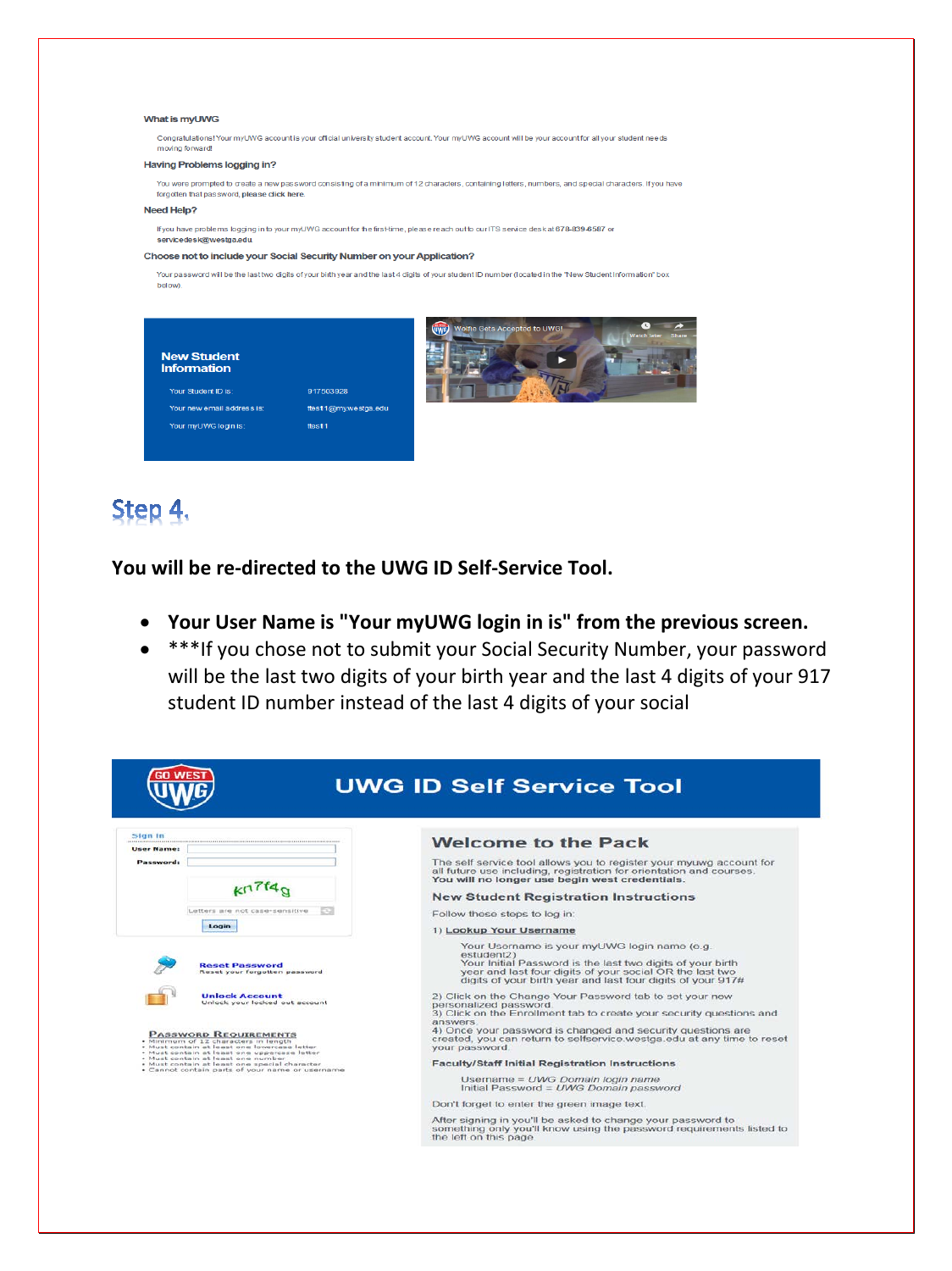## Step 5.

**Once you have logged into this screen, follow the prompts to complete all three tabbed sections: My Info, Change Password, and Enrollment** 

| West Georgia.      | Welcome, ttestl1<br>Sign Out                                                                     |                                                                                                                                                                                                                                                                                                                                                             |      |
|--------------------|--------------------------------------------------------------------------------------------------|-------------------------------------------------------------------------------------------------------------------------------------------------------------------------------------------------------------------------------------------------------------------------------------------------------------------------------------------------------------|------|
| My Info            | Change Password                                                                                  | <b>Enrollment</b>                                                                                                                                                                                                                                                                                                                                           |      |
| <b>Self Update</b> |                                                                                                  | Update your personal information, such as contact details, in this page.                                                                                                                                                                                                                                                                                    | Mobi |
| <b>Group1</b>      |                                                                                                  | Welcome! This portal offers you the power of password self-service!<br>. Password self-service: Reset password yourself when you forget it! Don't wait for the helpdesk!<br>. Self-service Account Unlock: Unlock the computer, when you are locked out of it.<br>. Self-service Directory Update: Update the changes in contact details yourself! And more |      |
|                    | Full name:<br>ttes <sup>®</sup><br>User logon name (pre-Win<br>ttest <sub>1</sub><br>dows 2000): | Enroll now to enjoy these benefits! Click Here                                                                                                                                                                                                                                                                                                              |      |
|                    |                                                                                                  | <b>Update</b>                                                                                                                                                                                                                                                                                                                                               |      |

### Step 6.

**Congratulations! You have created your UWG ID/MyUWG Account information.**

**To access myUWG now that you've registered your UWG ID, you can simply visit the main UWG website and click on the lock icon at the very top right-hand corner of the screen.**